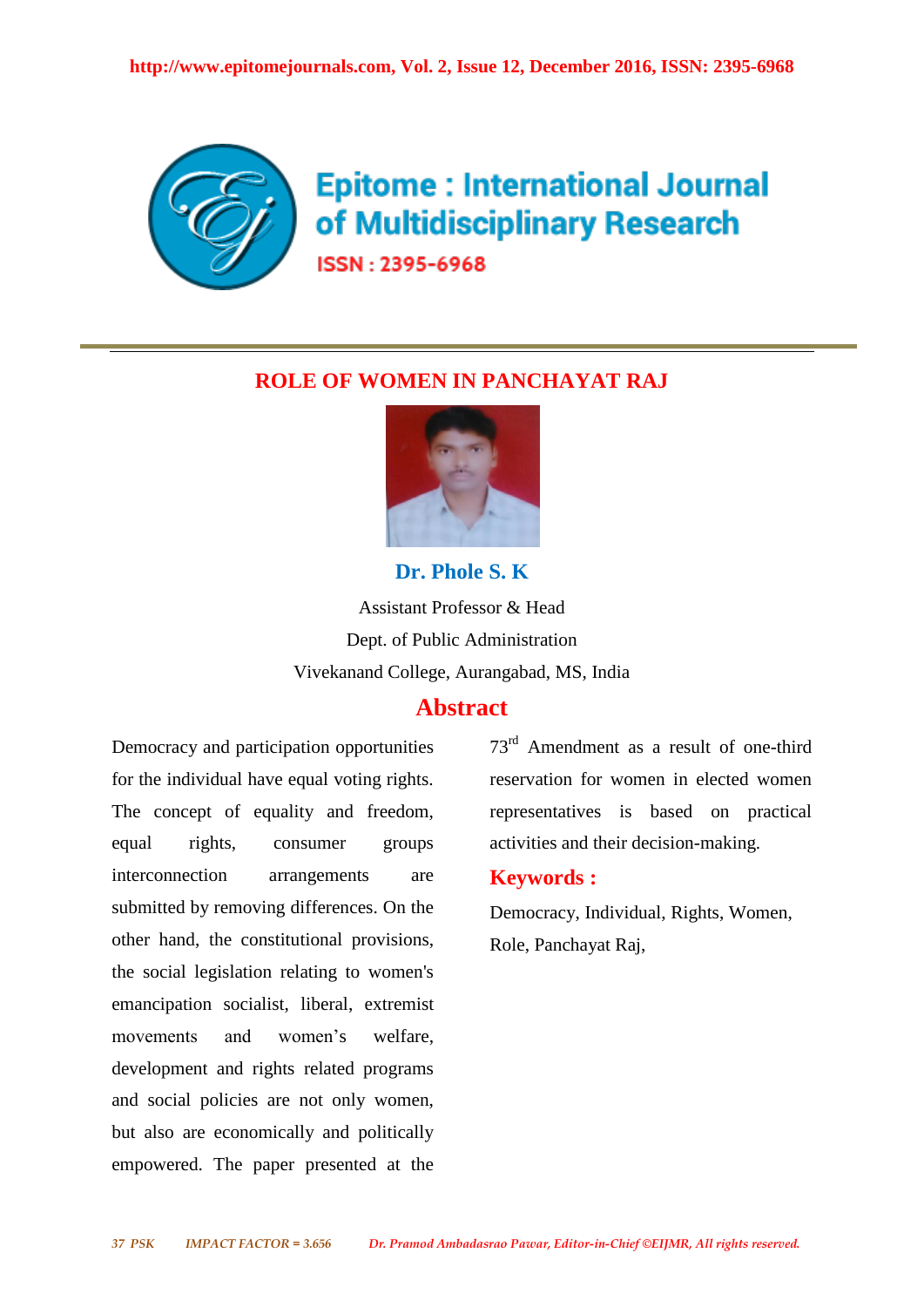## **Research Paper :**

There is Allahabad district of Uttar Pradesh Sample - research presented overall and female village heads, women Panchayat members and female district council members based on region and district elected women representatives out of a total of 1504 to study, researcher selected 300 women representatives. Since women in Panchayats elected village heads rest on the foundation of the PRI and the development of their village, they only carry liability has Master Level. Therefore, researcher selected 247 female village heads. Purposive oriented quota sampling method is based on the general category of which 55 female village head, 150 OBC and 42 SC has had. The main task in the field practically is only to block panchayat members to vote in the election and to choose the major remaining task. There are only 48 women in the area, so researchers modeled their elected panchayat members, 10 general category, 28 other Backward Classes, 10 Scheduled Castes and the like. 29 to 5 women are elected Zilla Panchayat members, of which 2 bit  $0, 2 + 0$  at 0 and 1 corresponding to the class of 0 to race.

The aim of the aim of the research is to find answers to the following questions :

• Women in the decision-making process in the Panchayati Raj system, to what extent are free?

- For these decisions what is the role of her husband or other relatives and the spouse or other relative of the intervention is to what extent?
- The decision-making process is the role of female literacy, economic and ethnic status?
- PRI women in political, economic and constitutional rights are not able to consume what extent?
- PRI extends the empowerment of women and social mobility is to what extent?
- The structural changes in the status of women in Panchayati Raj came to what extent?
- What is the impact on other women, elected women?

Smnk collection method - the study of social science research entity person, her interaction and relationship oriented interaction, institutional behavior patterns, values, social norm, reference group and others are cultural highlights. The specific conditions in the study area as well as the experience gained, research topics related to literature and research material has been obtained from previous research and for studies of the individual units have been selected, they are also the facts collected. This research method is best to schedule interviews for the compilation of the primary facts found. The usefulness of this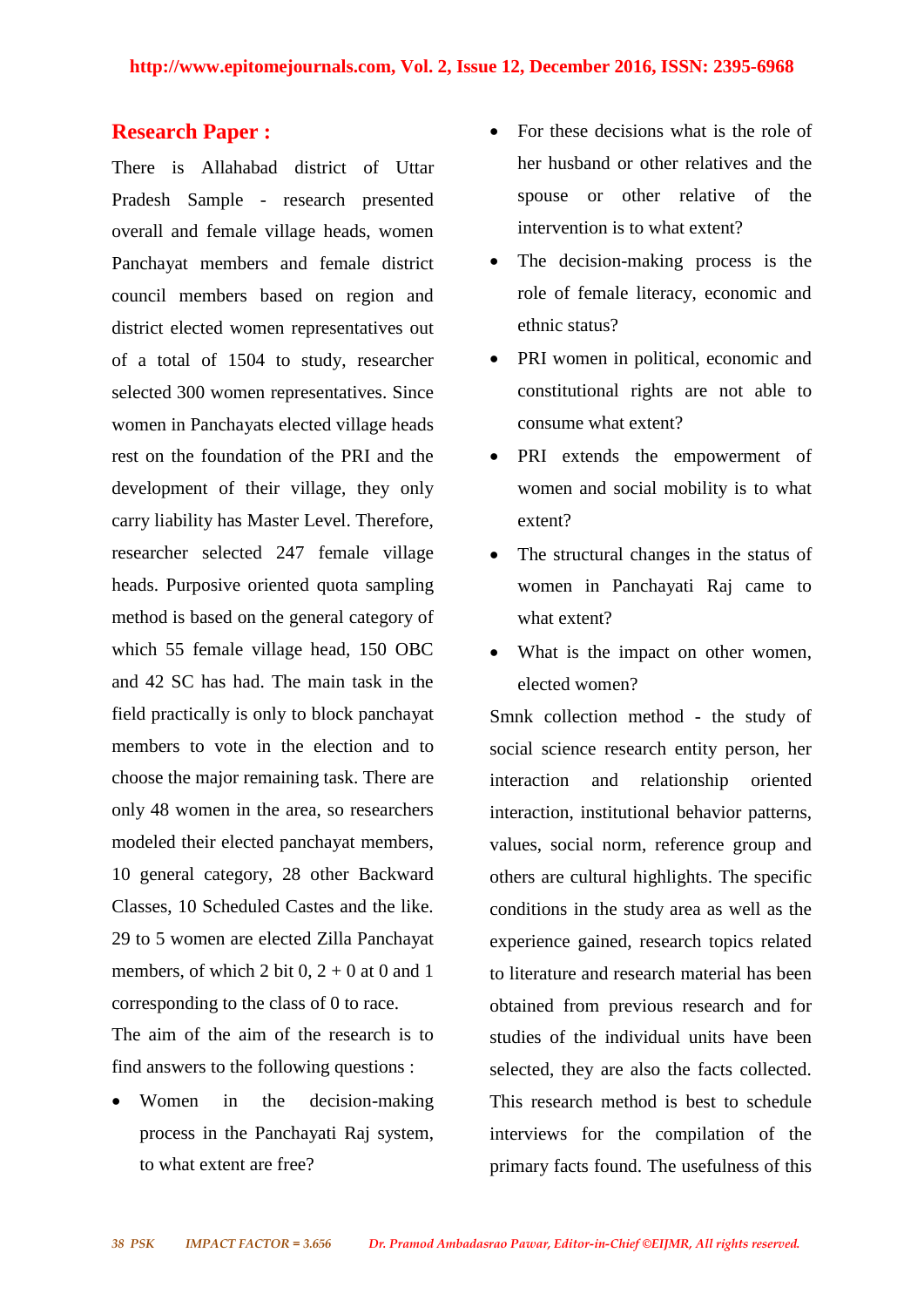#### **http://www.epitomejournals.com, Vol. 2, Issue 12, December 2016, ISSN: 2395-6968**

method of observation was felt, was subsequently also used personal chronicle. 1% illiterate women elected, 15.33% primary, 28% junior high school 21.33%, 21.33% Intermediate, 12% of such masters graduate and 1% of women representatives in the higher education authorities do not hesitate to speak is bound to.

It has women's family background influences their decision-making and efficiency. Single women in family leisure time is greater, gives them the freedom to act. That is 56.33% of elected women representatives relate to families alone, 43.66% of the combined families. Women cannot act independently of the joint family, their home Jimmdarian are high. Husband, brother, there is pressure on these Shwsur etc. Patriarchal values are more effective in these families, so the women of these families are suffering from narrow views, Anrtvirod their family is the center of discussion and debate.

Elected women heads of household to influence decision-making, there are only 19 percent of women in her family, and the remaining 44.66% of the principal husband, 17% Shwsur, Dewar at 5.33%, 3.67% in son, mother of 8%, 2.33%, leading the family law. Up 70.67%, it is clear that the elected women representatives are subject to the patriarchal family. 17% of female

representatives in their opinion that all major decisions that affect their families, 37.33% of the vote that their decisions are affected sometimes by family heads, 32.33% believe that the family head has the advisory role, only 13.33% of women are able to decide freely

Economic status of women affects their decision-making, maybe that's why women contesting gets done economically. That 60.66 percent of women elected representatives whose annual family income is more than Rs two lakh and these women from the same family take its election expenses. 3 9 33% women in the rest of the fruit, or from other sources that the election expenses.

Women's entry into politics and their political party affiliation influence their decision-making. Women who voluntarily enter politics, they are able to make decisions automatically, but the number of women is only 22%. The pressure of a person remaining women (24%), because of family background (18.67%) and the women's (20%) or other reasons (15.33%) to enter into politics. 53.33% in the number of women elected representatives is a woman. But these representatives of the family member, someone in the past, has been associated with the political parties with which they are associated. In this situation, these women representatives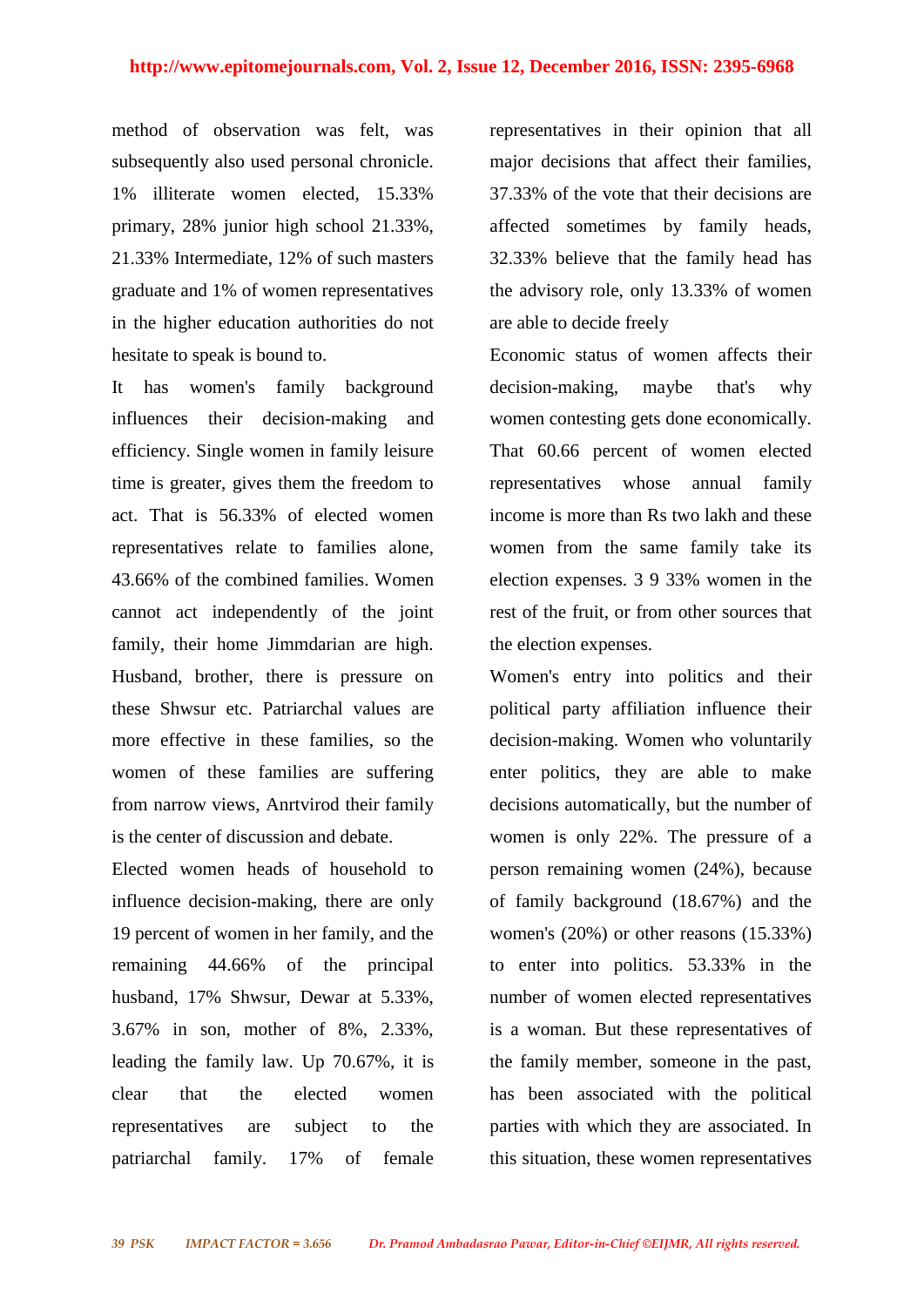in their tasks are to seek help from your family member is affiliated to the political parties.

It is clear that some women but most women are not able to decide freely. Yet these elected women representatives in Panchayati Raj Act, 1992, the positive effects can be seen. 54.33% of the women admitted that women's political participation has increased. Additionally, there is 65.66% increase in the freedom of women, 72% increase in the awareness of political participation, 9 to 6% compared to the previous increase in accepted gender equality. Although 6 of 9 .67% women representatives believe that men are still dominant and 86.67% of the opinion that women are not able to decide freely, but equality between men and women has increased. Decision freely taken by the women behind the biggest reason is the lack of knowledge of their illiteracy and external society. The biggest impact of women's political participation, social relations, social interaction and social mobility had on. This husband-wife, brother-sister relationship of equality arose, elected by 60% of women believes that equality between men and women emerged, but just 40% of women believes that gender equality is far away, because there are the patriarchal values, female illiteracy, in men's political Cracking

screw and arrogance. Nevertheless, 76.66% of women believes that they are not merely a pawn of men. They are able to make decisions themselves. From the above analysis, it is clear that women have not fully independent in terms of decisionmaking, or Partner.

Social interaction is not that of women in relation to the enactment of this Act, the increase in their social interactions. Increasing women's social interaction has had an impact on family adjustment. 56% of women has had a positive impact on the adjustment of the opinion that the family, spouses and other family members have emerged between the good relations, 27.33% of the opinion is that it has had no effect on family relationships. Kinship relations impact on the largest number of women, but I am not mixed (81%) of women believe having a positive impact, only 9.67% of women considers it negative, relatives said they believe that after the election assuming distanced him against the family reputation, while 33% are of the view that 9 had no effect on kinship relations.

The Act also participates in economic decisions is made by the women. 85.66% of women has increased their participation in economic decisions that it is not, only 5% of women believes that it has had a negative impact on economic decisions.